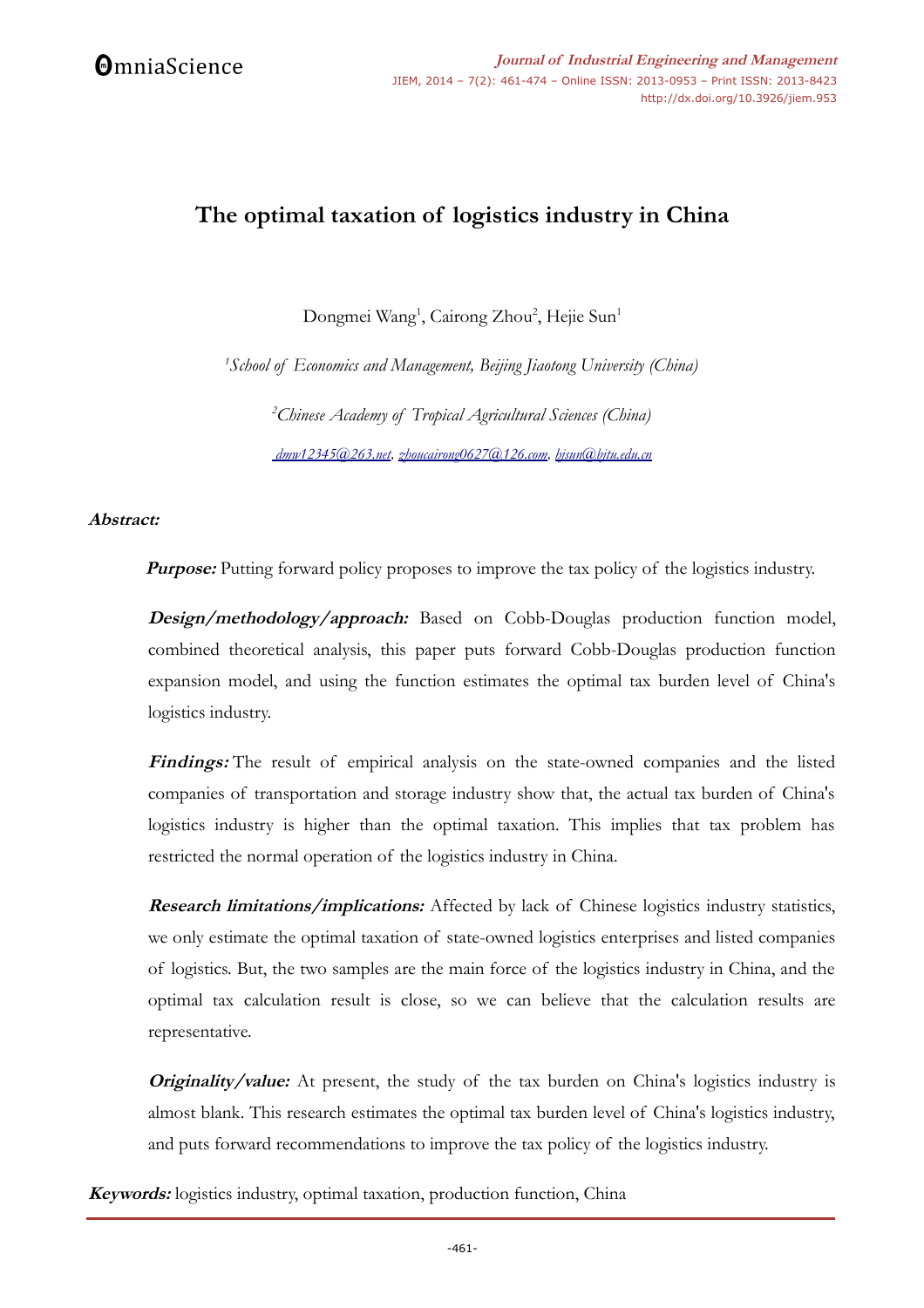### **1. Introduction**

The logistics industry in China is still in the early stage, is a new industry, but it links the social production and circulation, it has an important function on the smooth operation of social economy, it will become an accelerator to promote economic development. The logistics industry has a set of characteristics, such as low profit margins, low returns and long cycle on investment, this decides that it can't bear heavy tax burden.

The problem of tax burden is always the most acute, the most sensitive part that relates to the people's livelihood. Because it doesn't only constitute a state tax policy and the core content of the tax system, but also closely related with economic growth and social stability. Dongmei y Songdong (2009), Dongmei y Cairong (2011) have analyzed tax burden of logistics industry in China, shows that the tax burden of logistics industry above the social average level. High level of tax burden has restricted the development of logistics industry; the existing tax system has been not adapted to the need of the logistics industry. The problems existing in the tax policy system of logistics industry become the bottleneck of influence the development, the tax system of the logistics needs to be optimized.

Study on the optimal taxation of logistics industry provides the theory basis for tax policymaking, it is extremely important to the improvement of the tax policy in logistics industry. January 1, 2012, business tax change VAT pilots in transportation industry and modern service industry in Shanghai. After the full implementation of the VAT reform in 2009, it is a symbolic event in the process of the tax system reform. Business tax change VAT is a major reform of promoting the economic structure adjustment and accelerating the transformation of the economic development, is also the important content of the structural tax cuts. How to use the opportunity of this reform, solve the tax problems that inhibit the development of logistics industry, it is an urgent need to study the issue.

### **2. The research theory and methods**

The optimal taxation is determined by the maximum of gross domestic product. This paper uses Cobb-Douglas production function expansion mode as the foundation, which appeared in Barro (1990), analysis the relationship between gross domestic product, government spending and capital investment, and deduces the optimal taxation. We consider the economic production and utility function of household, enterprise and government department, and deduce the economy increasing function.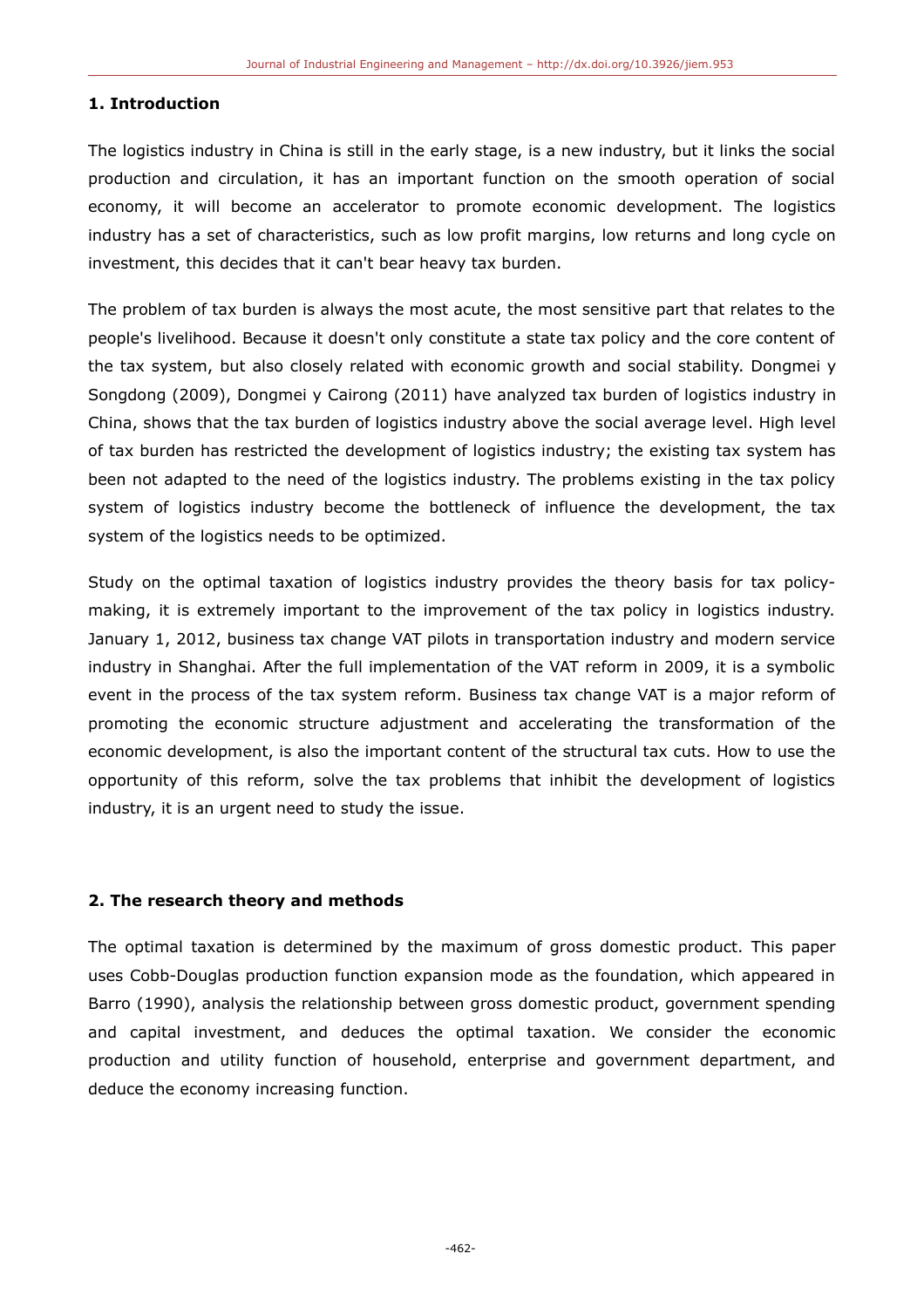#### **2.1. The relationship between tax burden and economic growth**

From the macroscopic, the tax is rooted in economic, only economic developed well, the tax will have plenty of sources. If other conditions remain unchanged situation, the economic growth will have a great influence on the tax. As in a slowing economic growth period, the proportion of taxable GDP will drop accordingly, tax growth will slow accordingly. If the tax grew more rapidly than economic, it may seriously weaken economic growth in the future.

About tax burden and economic growth, the more representative is the view of Supply school that the high tax has a negative impact on economic growth. This view comes from the analysis that tax has an impact on labor and capital: the high taxes for labor, real income of labor will drop, reducing the supply; At the same time improve labor costs, demand also reduce, causing the labor supply and demand gap, and to reduce the possibilities of the realization of the economic efficiency. Also, to capital demanders, higher taxes make investment cost increase and reduce capital needs; And to capital providers, high tax reduced capital gains, capital supply also reduced. Due to the high taxes that rising costs of production factors, yields down, and then to produce unfavorable effects on economic growth.

In China, as the Labor supply is rich, technological progress on economic growth contribution is low, so the economic growth is the main impetus for investment. We believe, the government's income scale and public spending level is low, public facilities and public service supply shortages, increases the marginal positive effect of public products provided by taxation, greater than the marginal cost of tax increases. Appropriate raising the proportion of taxes in GDP is good to expand investment and economic growth. As the tax amount has been bigger, tax increase again, because of the law of diminishing marginal returns, positive effect increases of tax provide public products will not make up marginal cost for the marginal tax, continue to improve the proportion of tax in GDP, go against stimulate social investment and economic growth. The net effect of tax depends on the relative size of these two forces. The tax and investment, economic growth is a nonlinear relation, investment, economic growth is the size of the tax concave function. As shown in Figure 1,



Figure 1. Economic (Investment) growth and Macro tax burden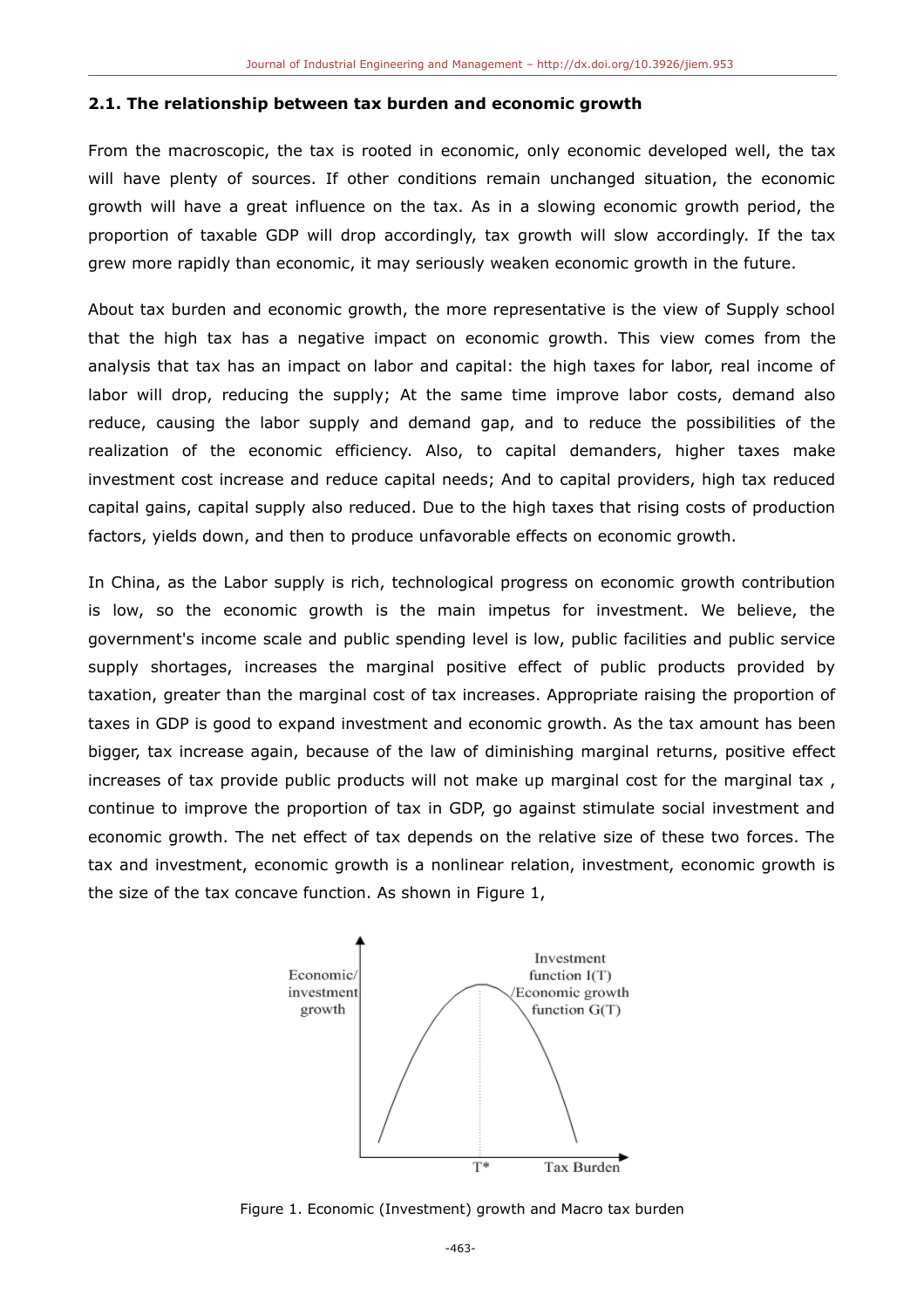### **2.2. Cobb-Douglas production function**

Cobb-Douglas production function is used to predict the countries and regions of industrial system or big enterprise's production and analysis of the development of production a means of economic mathematics model. It is the most widely used in economics a production function form, it in mathematical economics and economic metrology of research and application of important position. Cobb-Douglas production function is that

$$
Y = A(t) L^{\alpha} K^{\beta} \mu \tag{1}
$$

where Y is industrial output, A (t) is a comprehensive technical level, L is the labor force in number, K is put into capital, generally refers to net value of fixed assets, and α is the elasticity coefficient of labor, β is the capital of the output elasticity coefficient, μ said the influence of random disturbance, μ ≤1.

From this model, the main factors determining the level of development of industrial systems are the number of inputs of labor, fixed assets, and comprehensive technical level (including management level, the quality of the labor force, to introduce advanced technology, etc.) According to the combination of  $α$  and  $β$ , it has three types:

- $\cdot$   $a + \beta > 1$ , it is called an incremental reward type, showed that the technique used to expand the scale of production to increase output is favorable.
- $\cdot$   $a+\beta<1$ , it is called a diminishing reward type, showed that the technique used to expand the scale of production to increase output is pyrrhic.
- $\cdot$  a+ $\beta$ =1, it is called a same reward type, showed that the production efficiency will not with the enlarging of the production scale and improve, only to improve the technical level, it will improve the economic benefits.

### **2.3. Economic growth and the optimal taxation model**

Because of Cobb-Douglas production function is not suitable for use in the logistics industry, so I will find the right model.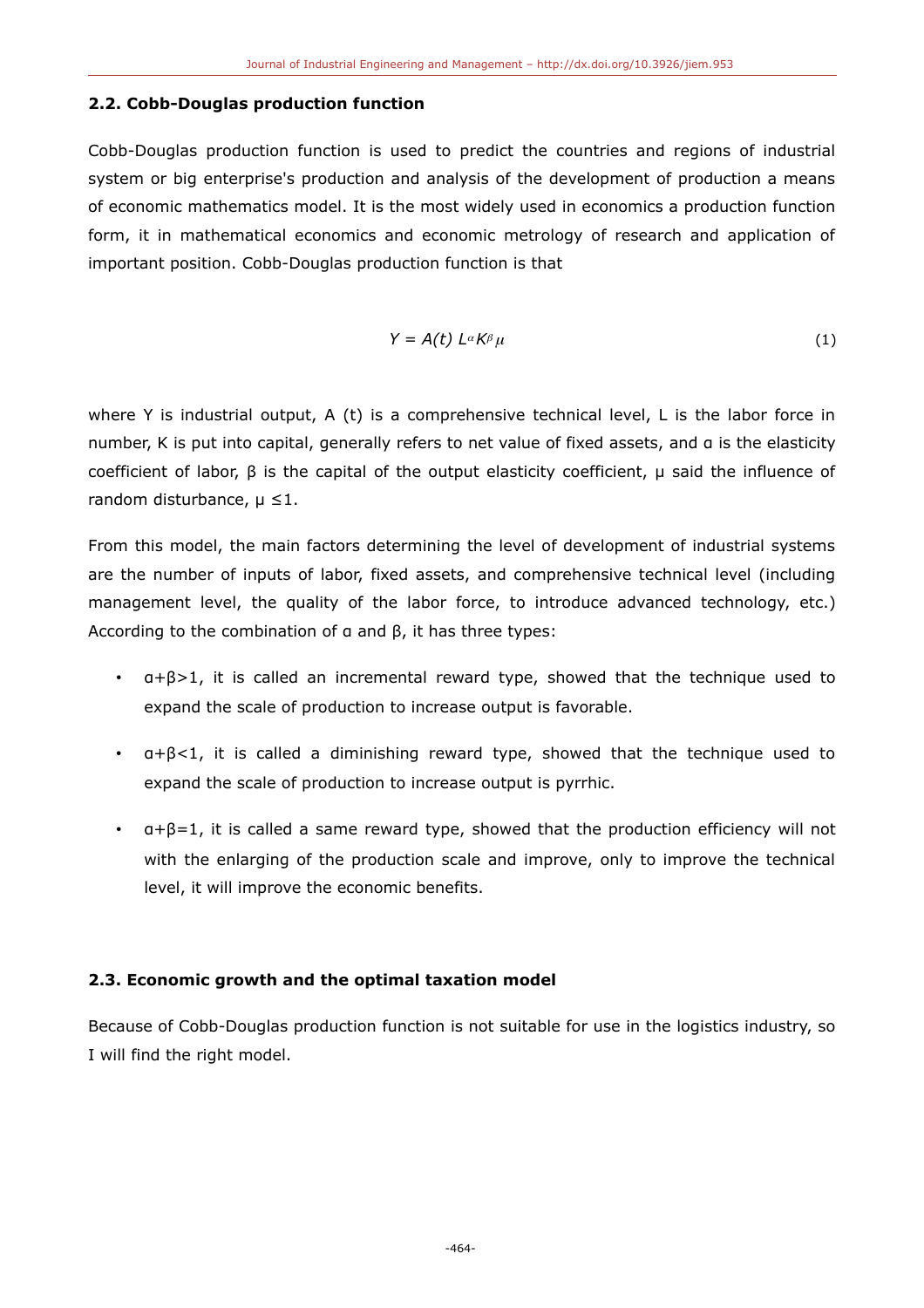### **2.3.1.The Household Department**

I begin with endogenous growth models that build on constant returns to a broad concept of capital. The household departments use Ramsey (1928) put forward an infinite-lived household in a closed economy utility function, as given by

$$
U = \int_0^\infty \frac{C^{-1-\theta} - 1}{1-\theta} e^{-\rho} d
$$
 (2)

Household budget constraints,

$$
\Delta a = r + w - c \tag{3}
$$

where θ>0, so that marginal utility has the constant elasticity -θ. c is consumption per person, p>0 is the constant rate of time preference, is the household real assets, r is actual yields, w is wage.

Every person works a given amount of time; that is, there is no labor-leisure choice. As is well known, the maximization of the representative household's overall utility in equation (2) implies that the growth rate of consumption at each point in time is given by

$$
\gamma = \frac{\Delta c}{c} = \frac{r - p}{\theta} \tag{4}
$$

The symbol γ denotes a per capita growth rate. I assume that the technology is sufficiently productive to ensure positive steady-state growth, but not so productive as to yield unbounded utility.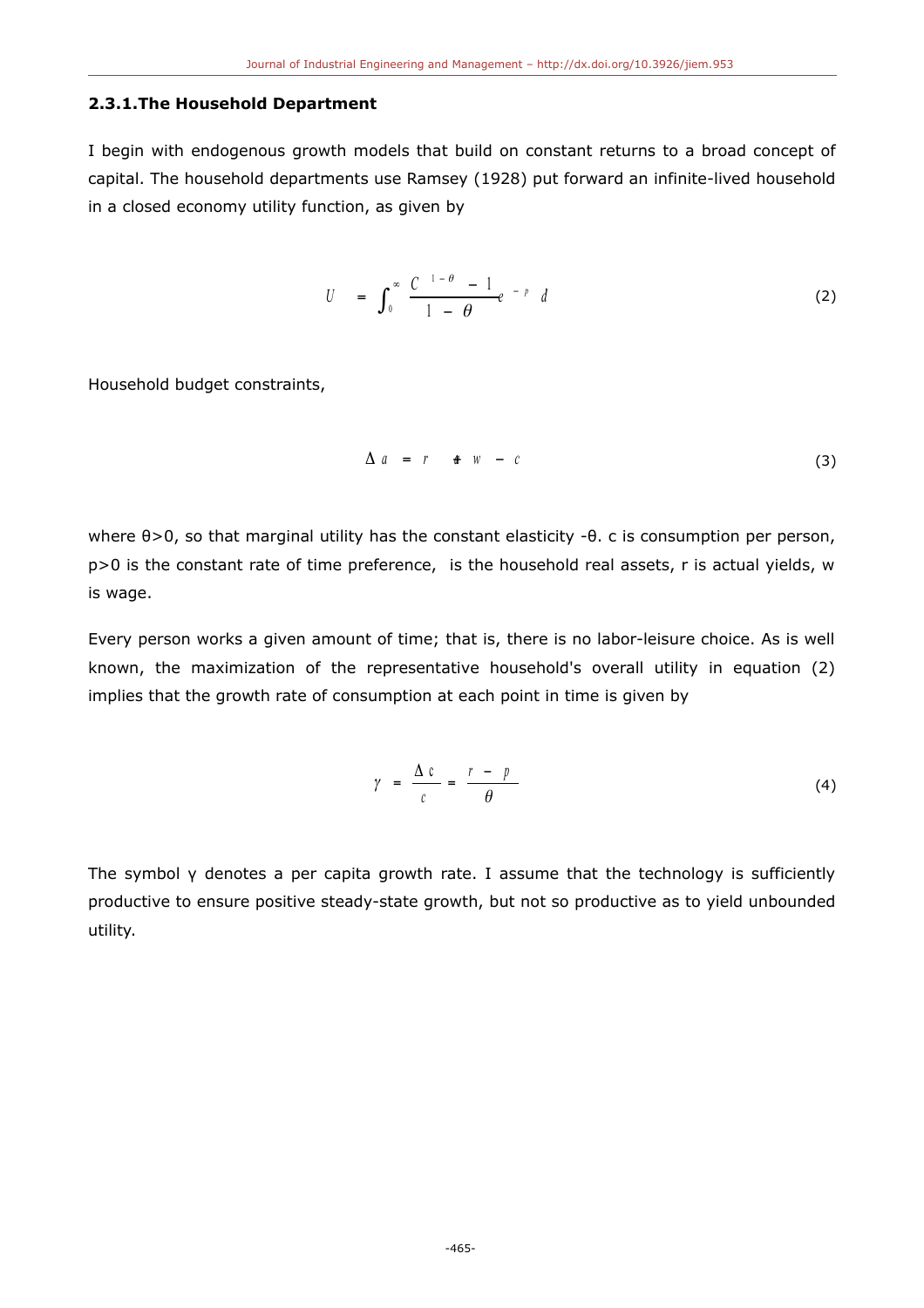#### **2.3.2. The Enterprise Department**

The Enterprise Sector use Cobb-Douglas function expansion mode:

| $Y = A G^{\alpha} L^{\alpha} K^{1-\alpha}$ | (Enterprise production function) |     |
|--------------------------------------------|----------------------------------|-----|
|                                            |                                  | (5) |
| Or y = A $q^{\alpha}$ $K^{1-\alpha}$       | (Per capita production function) |     |

### **2.3.3. The Government Department**

The Government departments carry out balance the budget, according to macro tax burden, tax is given by

$$
t = g = \tau^* y \qquad 0 \qquad \tau = \frac{g}{y} \tag{6}
$$

Where t is government revenue and τ is the tax rate. I have normalized the number of households to unity so that g corresponds to aggregate expenditures and t to aggregate revenues. Note that equation (6) constrains the government to run a balanced budget.

Substituting equation (5) into equation (6) yields

$$
g = (\tau A)^{\frac{1}{1-\alpha}} k \tag{7}
$$

### **2.3.4. The determination of the optimal taxation**

Now, through the above three departments to push the basic formula, determined the optimal taxation.

The production function in equation (5) implies that the marginal product of capital is

$$
\frac{\partial y}{\partial k} = A (1 - \alpha) k^{-\alpha} g^{\alpha} = A (1 - \alpha) \frac{g}{k}^{\alpha}
$$
 (8)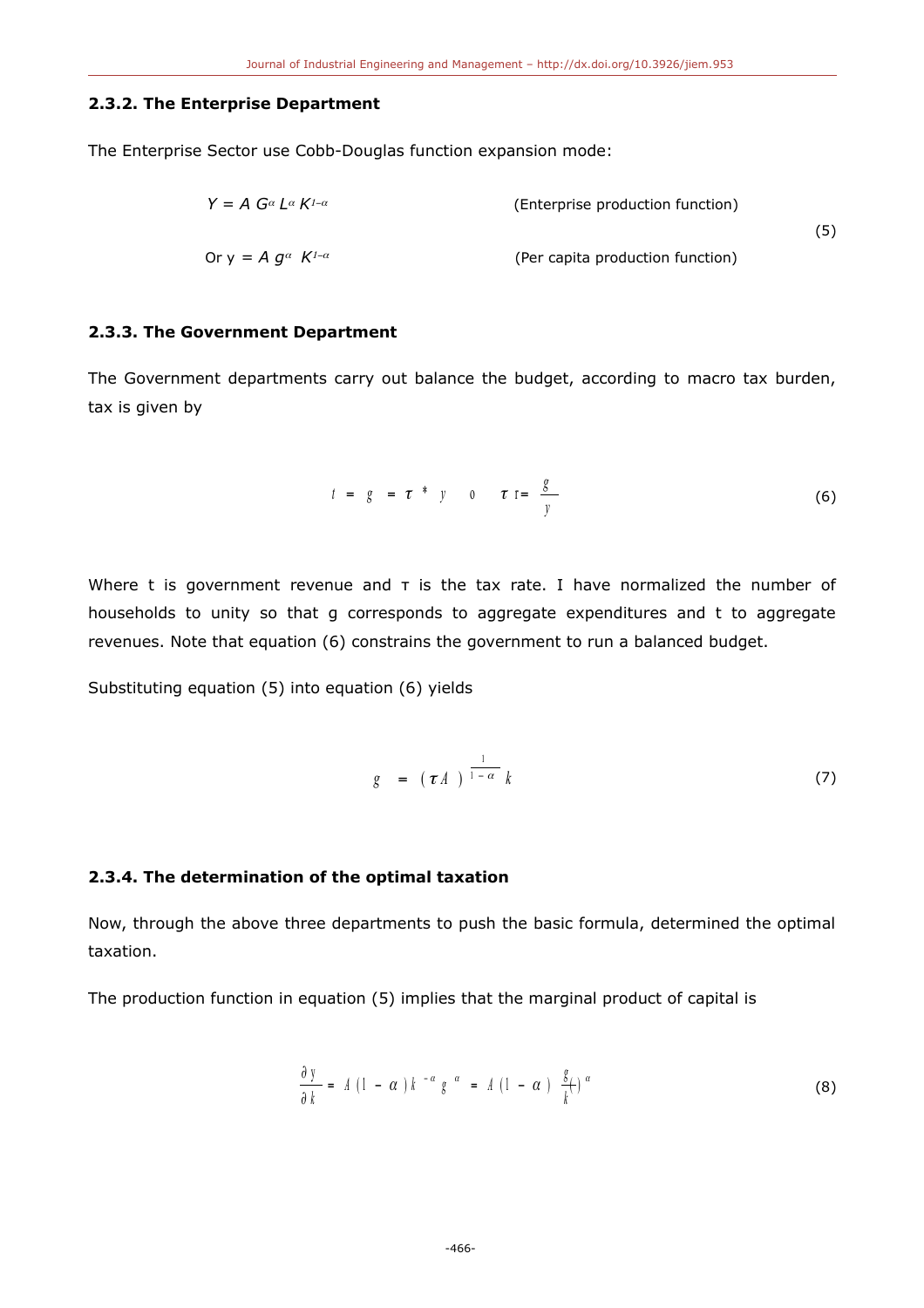Under the tax rate τ, the return on capital is now

$$
r = (1 - \tau) \frac{\partial y}{\partial k} = A (1 - \alpha) K^{-\alpha} g^{\alpha} = A (1 - \alpha) 1 (- \tau) \frac{g}{k} e^{i \alpha}
$$
 (9)

With the presence of a flat-rate income tax at rate τ, this return is (1-τ) \* (*∂y/∂k*), where *∂y/∂k* is given from equation (8).

Therefore, the growth rate of consumption is now

$$
\gamma = \frac{\Delta c}{c} = \frac{r - \rho}{\theta} = \frac{1}{\theta} [A (1 - \alpha) 1 (-\tau) \frac{g}{k}]^{\alpha} - \rho ]
$$
 (10)

Substituting equation (6) into equation (10) yields

$$
\gamma = \frac{\Delta c}{c} = \frac{r - \rho}{\theta} = \frac{1}{\theta} [ A^{\frac{1}{(1 - \alpha)}} (1 - \alpha) 1 (-\tau) \tau \theta^{\frac{\alpha}{(1 - \alpha)}} - \rho ] \qquad (11)
$$

From equation (11), taxes on the influence of the growth rate is reflected in two aspects, 1-τ representing macro tax burden on capital on behalf of after-tax marginal product negative effects,  $\tau^{\frac{\alpha}{(1-\alpha)}}$  representing the government service to capital marginal product is effect after tax. If the economy no transformation dynamic, the government sets the capital k and production y to grow at the same rate τ. τ

From equation (11), derivation of the growth rate y on the tax rate τ, and according to the optimum conditions *∂γ ∕ ∂τ =* 0, draw a conclusion that τ\*=α. In a word, when the economic growth rate reached the maximum, the optimal taxation  $\tau^*$  is the output elasticity of the financial scale α.

The macro tax burden and economic steady growth rate is the relationship between the fall U. When  $\tau$ < $\tau^*$ , macro tax burden on the capital marginal product is effect after more than negative effects, economic growth with τ increase with the increase of the macro tax burden; When  $\tau = \tau^*$ , negative effects and macro tax burden is equal to effect, the economic growth rate reaches maximum; When  $T>T^*$ , macro tax burden of its economic impact of negative utility more than is utility, make the steady-state growth rate and began with the increase of the macro tax burden, and continue to drop. So in terms of the influence of on macro economy, the optimal macro taxation value should be τ\*.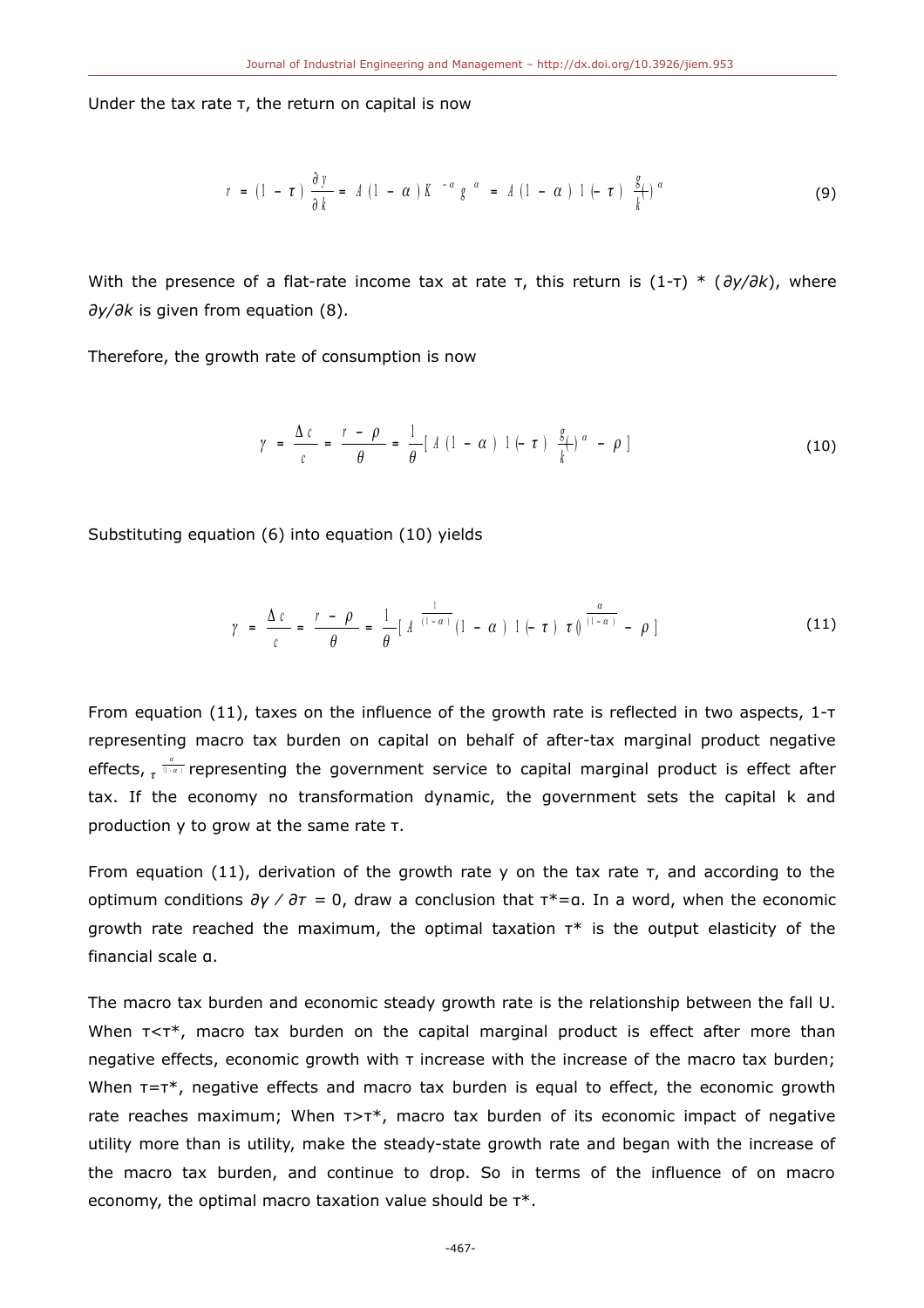Therefore, the optimal tax rate in calculation, this article uses the Cobb-Douglas production function expansion mode:

$$
Ln Y = C + \alpha_1 ln G + \alpha_2 ln K + \gamma ln L + \varepsilon
$$
\n(12)

Where Y is GDP, K is Gross Capital Formation, G is total government spending  $=$  budgetary expenditures + non-budgetary expenditures, and L is the total amount of the labor force in the employment. The optimal tax rate is  $r^* = a1$ .

Study on the optimal taxation of logistics industry, I will use industry data to replace the variables of Cobb-Douglas production function expansion mode. Use the logistics industry business income as Y, because business income is the value of products and services that created by an industry; With the fixed assets and inventory of the logistics industry replace K, because the gross capital formation including the total fixed assets formation and inventory; Use the owner's equity of the logistics industry replaces G government spending, because it is equivalent to government spending to run an enterprise and must invest money, namely enterprise cost of investment-the owners' equity, so this paper used the owner's equity to replace government spending.

So in equation (12), Y is business income of the Logistics industry, K is the fixed assets and inventory of the logistics industry, G is the owner's equity of the Logistics industry, and L is the total amount of the labor force in the employment.

### **3. The calculation of the optimal taxation of logistics industry**

As a new industry, the statistics of logistics industry is not perfect. In our existing government statistics, it does not have independent statistic index system of logistics. Transportation and Storage industry is the most basic and important part of modern logistics, this paper analyzed the statistical data of transportation and Storage industry. According to the collected statistical data, this paper analyzed the state-owned transportation and storage industry, and listed companies of transportation and storage industry.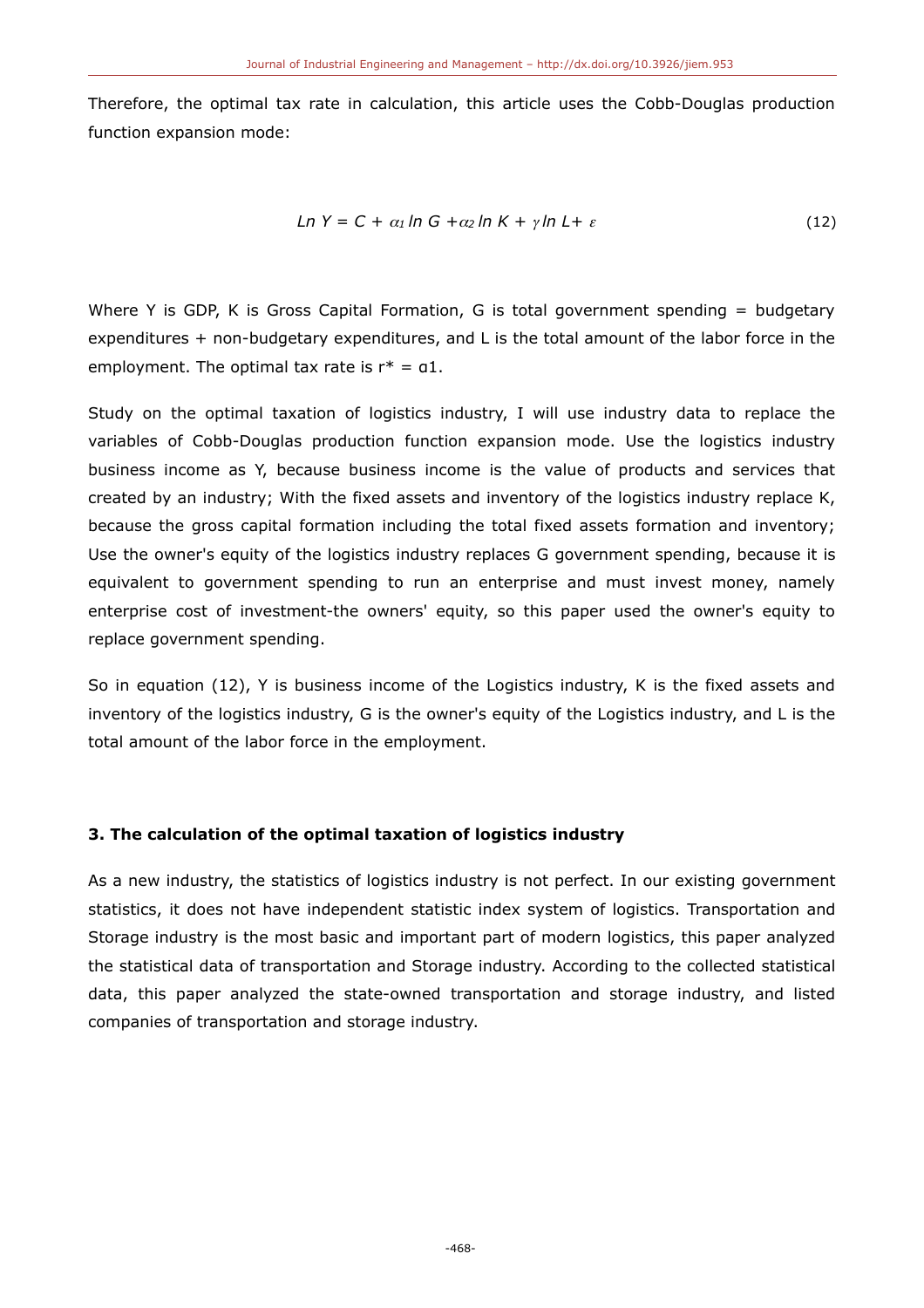# **3.1. Calculate the optimal taxation of the State-owned Transportation and Storage industry**

The calculation in this part used the state-owned enterprise of transportation and storage industry as the sample. Data mainly comes from 2002-2010 "Chinese fiscal yearbook", "China statistical yearbook ".

### **3.1.1. Unit root stationary test**

Because of the existence of the time trend, the economical time series data usually is nonstationary, and used a non-stationary time series to regression another non-stationary time series can lead to a false return. To test whether the regression with meaning, it need time series variables stationary test, this paper used Eviews software to test the steadiness of the data. Test results as is shown in Table 1.

| variables    | <b>ADF test statistic</b> | <b>Critical value</b> | exist unit root or<br>not |
|--------------|---------------------------|-----------------------|---------------------------|
| lnY          | 3.955                     | $-2.886$              | Y                         |
| InG          | 3.238                     | $-2.886$              | Y                         |
| lnK          | 5.911                     | $-2.886$              | Y                         |
| lnL          | $-2.357$                  | $-1.996**$            | N                         |
| D(lnY)       | 0.556                     | $-2.937$              | Y                         |
| $D($ InG $)$ | $-0.950$                  | $-2.937$              | Y                         |
| D(lnK)       | 0.114                     | $-2.937$              | Y                         |
| DD(lnY)      | $-1.728$                  | $-1.597*$             | N                         |
| DD(InG)      | $-4.734$                  | $-3.206***$           | N                         |
| DD(lnK)      | $-3.075$                  | $-3.007***$           | N                         |

\* represents 10% of the level of significance, \*\* represents 5% of the level of significance, \*\*\* represents 1% of the level of significance

Table 1. ADF unit root test results

Table 1 shows that all of the variable value in statistical sense is located in the critical value, can't refuse to have a unit root and the original hypothesis that all variables is level is not stationary sequence. All one order difference variables are not located in the critical value, refused to have a unit root of the original hypothesis that is stationary series. Therefore, we can conclude that all of the above variables have a unit root, but one order or second-order difference variables have no unit root, meaning that these sequences or relatively stable sequence. Because the sequence contains sample size is small, so the sequence of secondorder difference no unit root the event that the sequence is stable.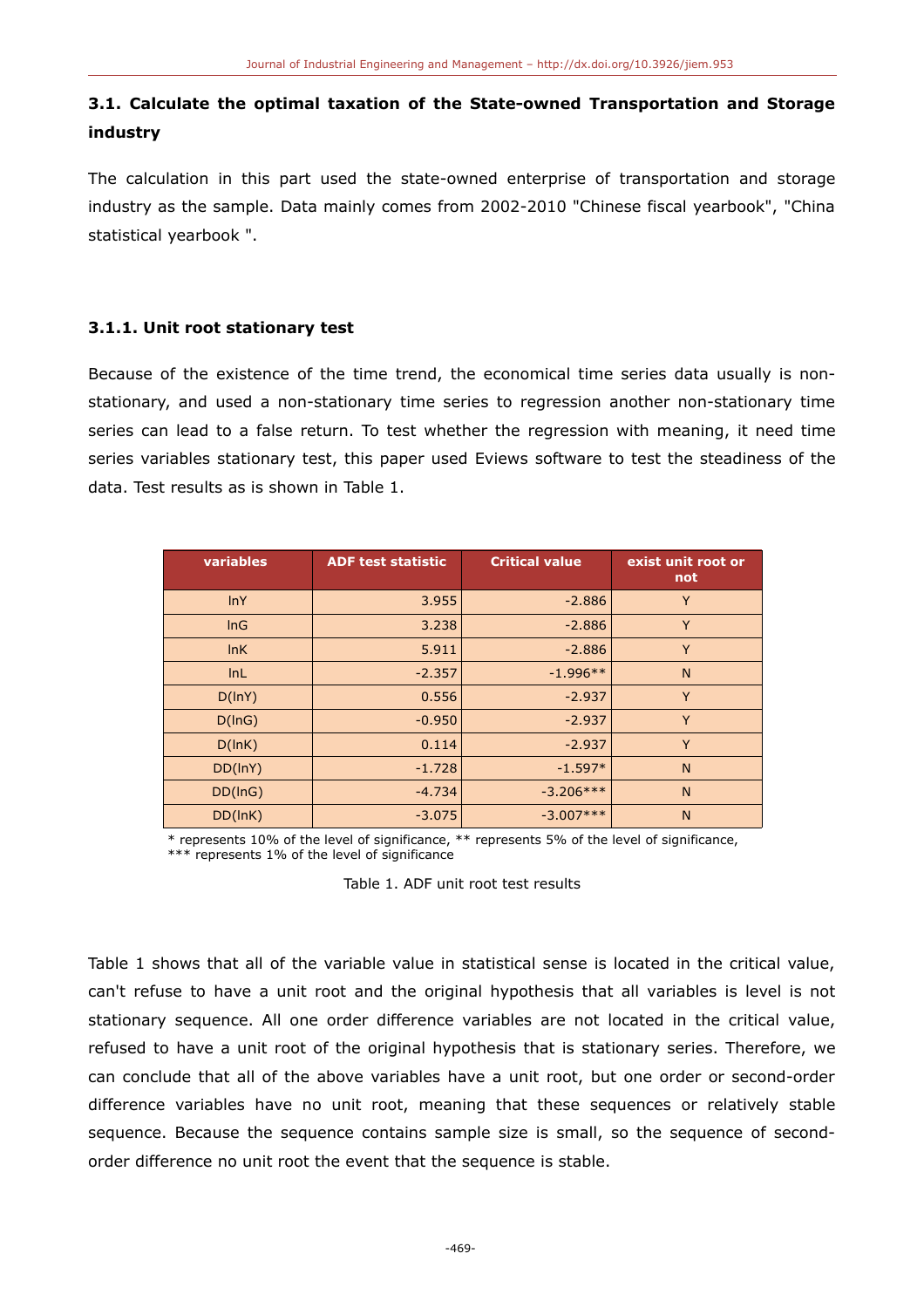### **3.1.2. Regression analysis**

Through the regression analysis of the statistical software SPSS, we get the maximum likelihood estimation of parameters, standard deviation, coefficient and t-statistics, as shown in Table 2.

| <b>variables</b> | coefficient | standard deviation | t-statistics |
|------------------|-------------|--------------------|--------------|
| Constant         | $-14.293$   | 4.394              | $-3.253$     |
| InG              | 0.040       | 0.248              | 0.162        |
| ln K             | 1.543       | 0.308              | 5.016        |
| InL              | 1.610       | 0.512              | 3.146        |

Table 2. Estimated coefficient of the state-owned transportation and storage industry

So, the regression equation is  $LN = -14.293 + 0.0403*lnG + 1.543*lnK + 1.610*lnL$ 

### (Adjust R2 =0.988, F=221.035)

Regression showed that, the adjusted R square of the equation is 0.988, namely the adjusted R square is more is better; model can be a good explanation of the relationship between the variables, and through the level of significance test. lnK is in 1% of the level of significance, lnG and lnL are in 5% of the level of significance. Such as equation showed, α1 is 0.040. The optimal taxation of the state-owned transportation and storage industry is 4.0%.

According to our calculations, from year 2001 to 2009, the actual tax burden of the stateowned transportation and storage industry were 4.23%, 4.29%, 4.54%, 4.49%, 4.18%, 4.91%, 5.89%, 5.22%, 4.96%. They were all greater than the optimal taxation.

## **3.2. Calculate the optimal taxation of Listed Companies in Transportation and Storage industry**

This part calculated and analyzed the 79 listed companies of the transportation of storage industry that selected in Shanghai stock exchange and Shenzhen stock exchange. Rule out the listed companies that were ST and \*ST, 59 listed companies of the transportation of storage industry were selected. The financial data is mainly from CSMAR database, and the related report data sited on Shanghai stock exchange and Shenzhen stock exchange.

Through the regression analysis of the statistical software SPSS, we get the maximum likelihood estimation of parameters, standard deviation, coefficient and t-statistics, as shown in Table 3.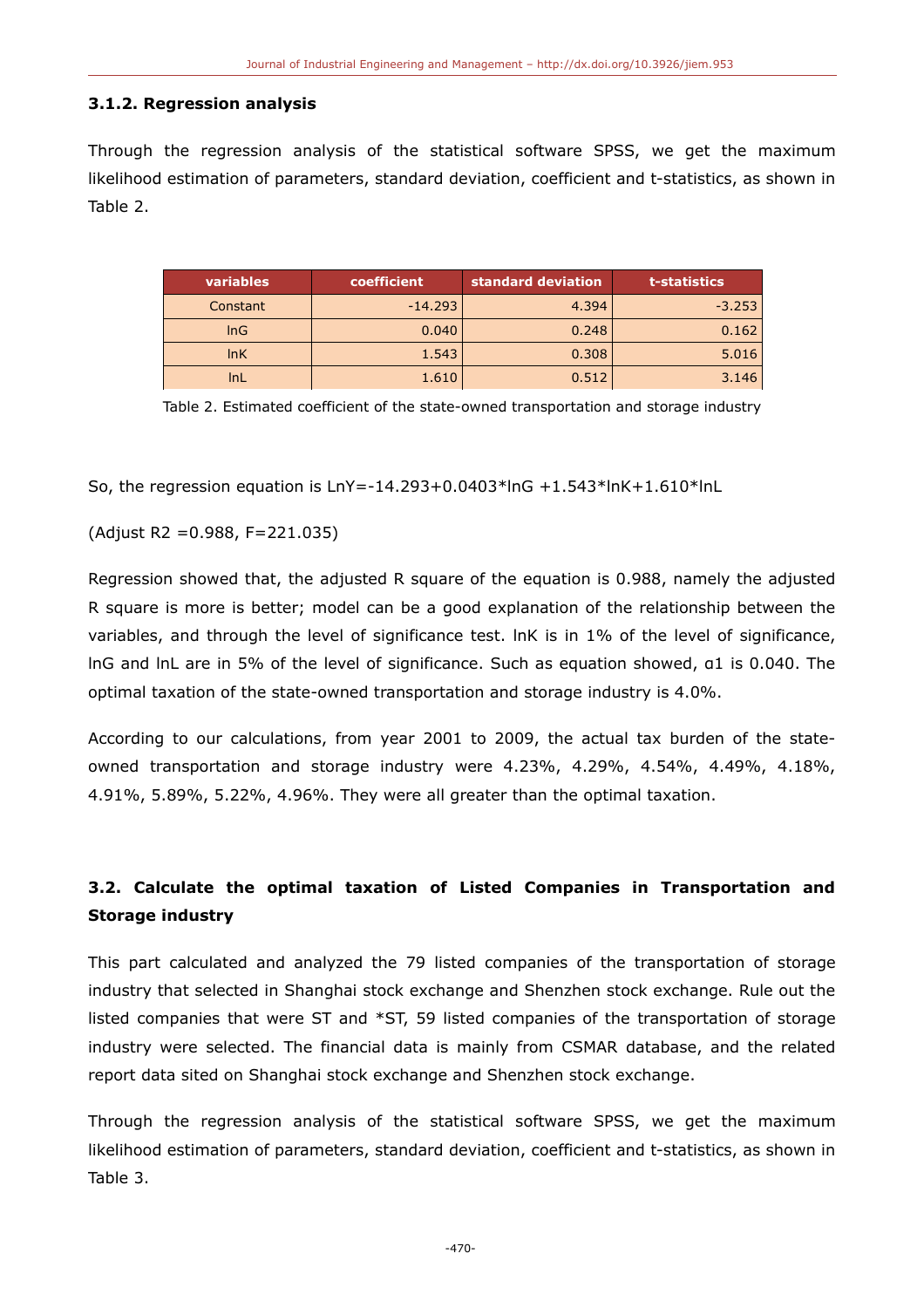| variables | coefficient | standard deviation | t-statistics |
|-----------|-------------|--------------------|--------------|
| Constant  | 13.953      | 0.588              | 24.985       |
| InG       | 0.036       | 0.010              | 3.744        |
| lnK       | 0.066       | 0.013              | 5.110        |
| InL       | 0.729       | 0.065              | 11.097       |

Table 3. Estimated coefficient of listed companies in transportation and storage industry

So, the regression equation is  $lnY=13.953+0.036*lnG +0.066*lnK+0.724*lnL$ 

(Adjust R2 =0.721, F=92.946)

Regression showed that, the adjusted R square of the equation is 0.721; model can be a good explanation of the relationship between the variables, and through the level of significance test. lnK, lnG and lnL are in 1% of the level of significance. Such as equation showed, α1 is 0.036. The optimal taxation of listed companies in transportation and storage industry is 3.6%.

According to our calculations, the actual tax burden of listed companies in transportation and storage industry was above 5%, the mean is 6.99%. There are 116 sample data more than the optimal tax, accounting for more than 67% of the total sample.

The calculations show that, the actual tax burden of listed companies in transportation and storage industry is greater than the optimal taxation.

### **4. Conclusions and Policy Proposes**

### **4.1. Conclusions**

Based on the theoretical analysis, I put forward the model used in this paper——Cobb-Douglas production function extension mode. The empirical analysis on the state-owned companies and the listed companies of transportation and storage industry, and come to conclusions that,

- The optimal taxation of the state-owned transportation and storage industry is 4.0%, lower than the average lever of the actual tax burden from 2001-2009.
- The optimal taxation of the listed companies of transportation and storage industry is 3.6%, lower than the average lever of the actual tax burden.

Affected by lack of Chinese logistics industry statistics, we only estimate the optimal taxation of state-owned logistics enterprises and listed companies of logistics. But, the two samples are the main force of the logistics industry in China, and the optimal tax calculation result is close, so we can believe that the calculation results are representative.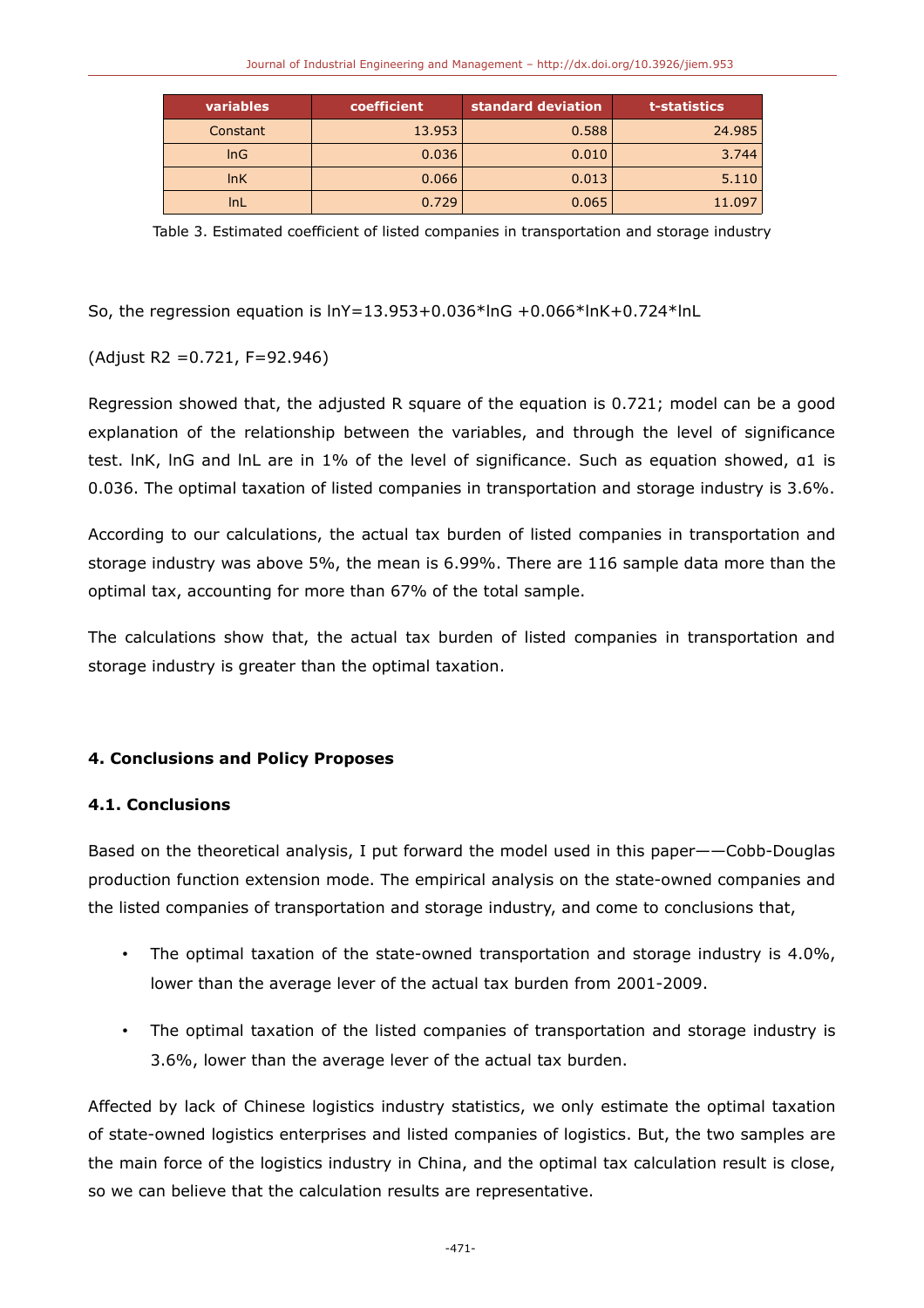The results show that, the actual tax burden of China's logistics industry is higher than the optimal taxation. This implies that tax problem has restricted the normal operation of the logistics industry in China. Because of the relationship between tax and economic, tax burden achieves the optimal level, it will play the largest role in promoting the economy. Our country should take measures to reduce the tax burden of logistics industry, in order to promote the development of the logistics industry. In March 2009, the state council issued "The logistics industry restructuring and revitalization plan" in August 2011, the general office of the state council issued "about promoting the healthy development of the logistics industry policy measures"; the suggestions are clear requirements about "earnestly alleviate the logistics enterprise tax burden". The Government should implement practically the measure to reduce the tax burden of the logistics industry as soon as possible.

#### **4.2. Putting forward policy proposes**

The standing committee of state council decided that, from January 1, 2012, business tax change VAT pilot in transportation industry and modern service industry in Shanghai. Bringing the logistics industry into the pilot scope, reflected the orientation of the country industrial policy, helped to solve repeat tax problems, and support the development of modern logistics industry. During the period of the tax policy reform, we should reduce the tax burden of the logistics industry and improve logistics industry related tax policy.

### **4.2.1. The tax rate in every link of logistics business is not uniform**

Under the current tax system in China, tax items of logistics business are divided into transport and services. One tax rate is 3%, including transportation, loading and unloading, handling, carrying; another tax rate is 5%, including warehousing, distribution, agency etc. In every link of logistics business, the tax items are not uniform, tax rates are not the same, the invoice are various. It is the bottleneck of the development of the logistics industry policy for many years. For this, the general office of the state council "the opinion about promoting the healthy development of the logistics industry policy measures" explicitly pointed out that, "combination with the VAT reform, and as soon as possible to solve the problems that business tax rates are not unified." Business tax change VAT pilot still set the logistics industry into two classes of taxable services. They are "transportation service" and "logistics support service", transportation service according to the VAT rate of 11%, logistics support services according to the VAT rate of 6%.

Integration of various types of logistics resources, implementing the supply chain management, integrated operation, carrying out a vote on business, one-stop service, it is the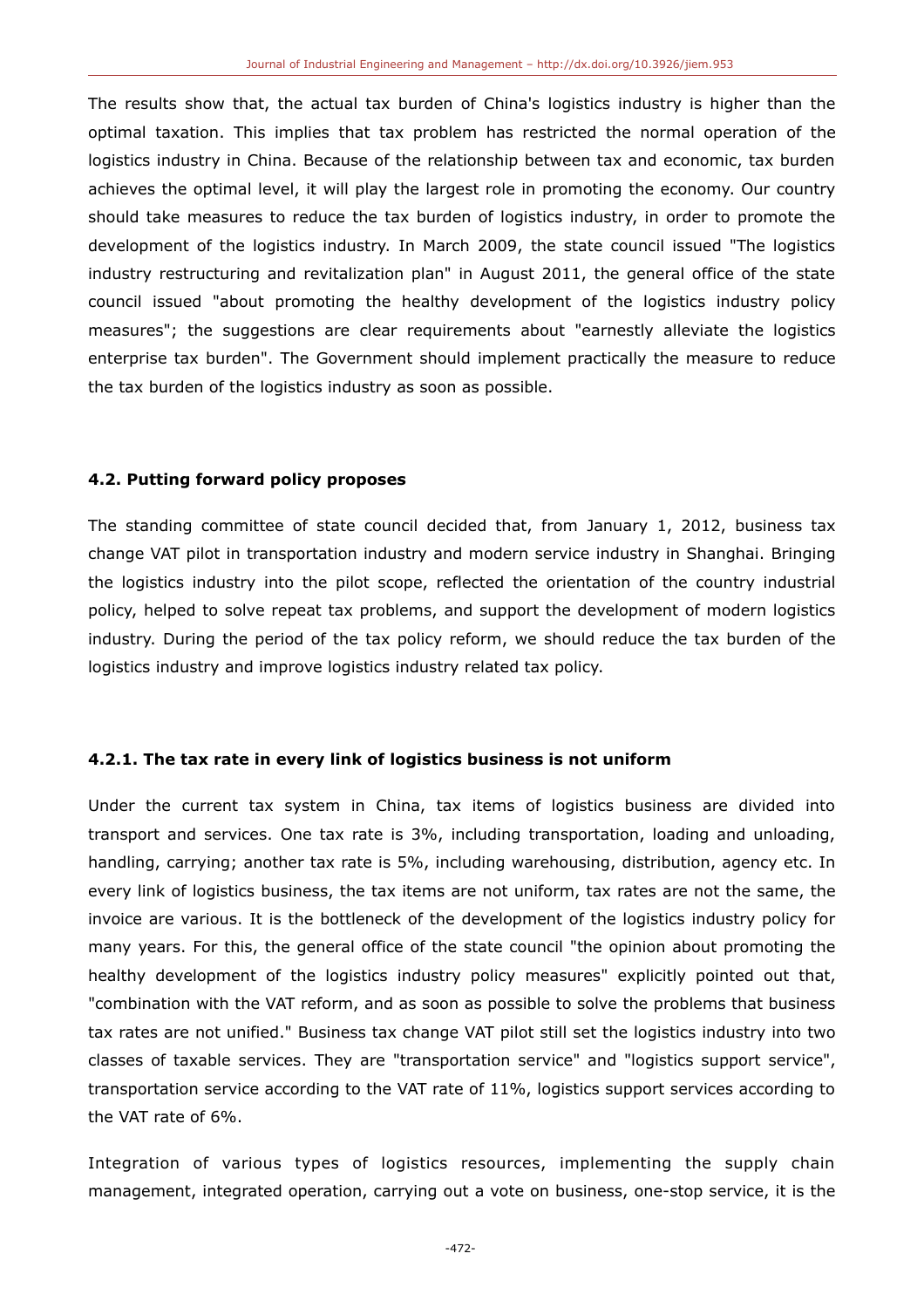basic operational mode of logistics industry, is also a customer's common service requirements. In the practical operation, every logistics business is linked, it is difficult to distinguish between transportation service and logistics support service, and divided artificially does not meet the need of modern logistics operation, has also increased the difficulty of tax collection and administration work.

We suggest that, under no change basic framework of "the pilot plan ", remove "goods transport services" from "transportation service", put it into the" logistics auxiliary service ", use the tax rate of 6% by the state council spirit, unify the tax rate in each link of logistics business, support the integration of logistics operation, also can solve the problems that brought by the goods transportation business tax increase of the pilot, and is consistent with the purpose of the pilot.

### **4.2.2. Business tax change VAT aggravates the tax burden of transportation business**

Some transportation enterprises participate in a pilot of Business tax change VAT, and appeared raising the tax burden. The main reason of Preliminary analysis is that, as capital organic composition different enterprise invests different, input tax and the output tax doesn't match in a certain period. Transportation enterprise's main capital investment is vehicles, if put it into the pilot reform, most vehicles of transportation enterprise are purchased before January 2012, deductible VAT is small in the early period, sales VAT is relatively large. At the same time, because reform is not complete, it affects the transportation enterprise deduction VAT to fully deduct. For example, toll fee expenditure is one of the main management costs of transportation enterprise, according to recently released report of the China federation of logistics &purchasing, it shows that the road toll account transportation cost for 34% on average. Because the bridge charge is not included in the pilot range of business tax change VAT, toll fee happens in transportation enterprise can't be deducted and increases the tax burden. For example, refueling vehicles fee spending happens in some transportation enterprises is not convenient to obtain special VAT invoices or not in time, also bring the input tax deduction the contradiction.

We suggest that, firstly, reducing VAT rate of transportation business. Second, it is to appropriately increase deductible items of the input VAT. For the large proportion of logistics enterprise cost, such as the toll fee, insurance premium, housing rents, take into the range of input VAT deduction. For some relatively fixed and the spending that is hard to obtain the special VAT invoices (such as fuel consumption, the repairs, etc.), according to the average of the industry, estimates the proportion of deduction, the spending of the project is taken as a minus income, and calculates the output tax. So, it can not only take care of all the logistics industry, nationwide operation that is not easy to get the special VAT invoices, also can reduce the difficulty of the tax supervision.